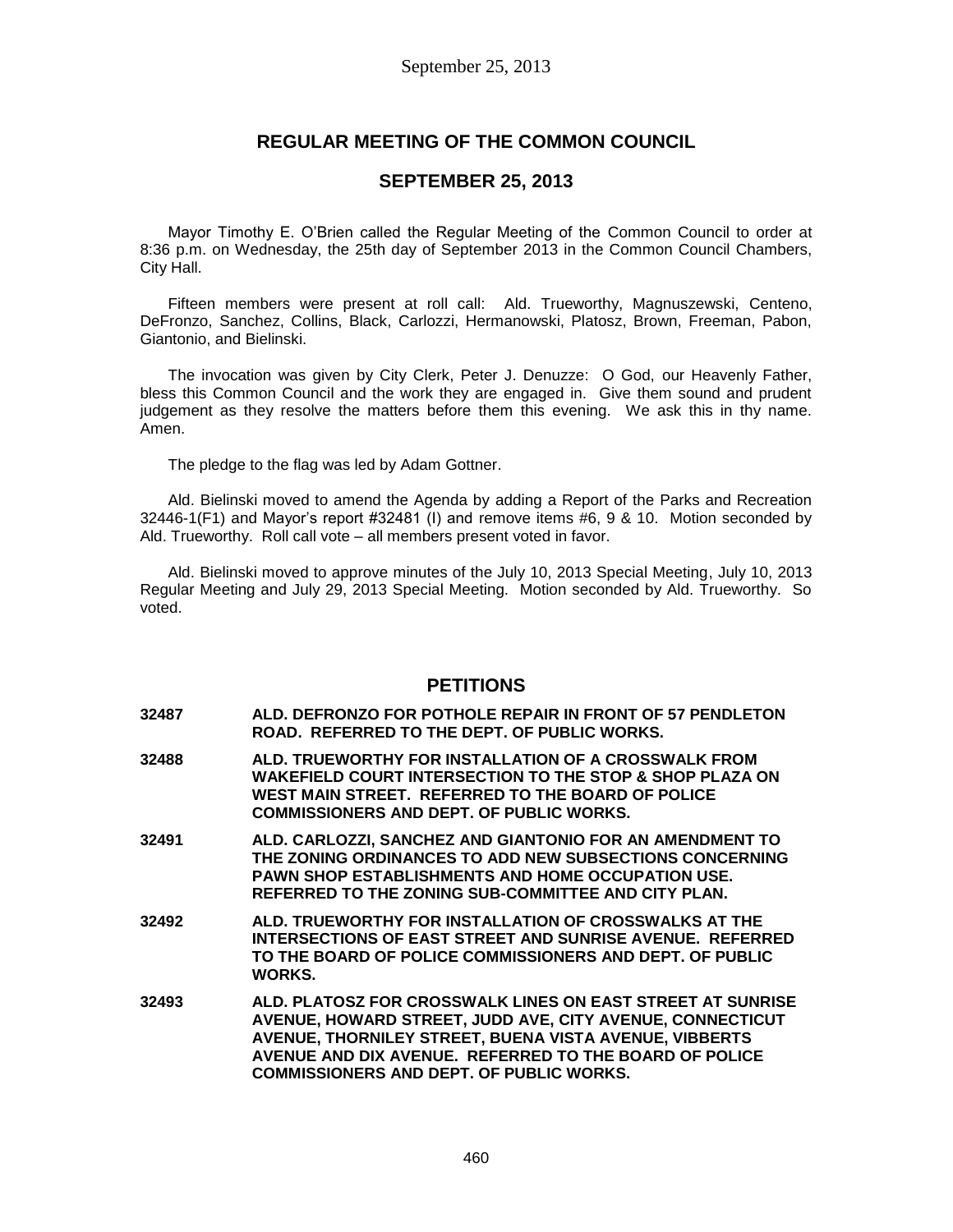### **32494 ALD. BLACK FOR INSTALLATION OF "STOP" SIGNS AT THE END OF NELSON STREET AT THE INTERSECTION OF NANCY ROAD. REFERRED TO THE BOARD OF POLICE COMMISSIONERS.**

Ald. Bielinski moved to adopt the Consent Agenda, seconded by Ald. Trueworthy. Roll call vote – all members present voted in favor. Approved October 2, 2013 by Mayor O'Brien.

# **CONSENT AGENDA**

### **CITY CLERK**

### **32476 RE: CLAIMS FOR INJURIES AND/OR PROPERTY DAMAGE**

To His Honor, the Mayor, and the Common Council of the City of New Britain: the undersigned beg leave to report the following:

### CLAIMANTS NAME

- Harris, Kenya S. by Atty. Peter S. Gersten
- Hawkins IV, John
- Springwood Gardens LLC by Atty. Frank J. Raio
- Velazquez, Zenaida

Peter J. Denuzze City Clerk

#### **OFFICE OF CORPORATION COUNSEL**

### **32477 RE: ALAN EDWARDS V. WILLIAM DEMAIO, DIRECTOR, ET AL**

To His Honor, the Mayor, and the Common Council of the City of New Britain: the undersigned beg leave to report the following:

RESOLVED, By the Common Council of the City of New Britain that the sum of ONE HUNDRED NINETY FIVE THOUSAND DOLLARS (\$195,000.00) be paid to ALAN EDWARDS AND PETER J. CASEY, his attorney, in full settlement of his suit against the City of New Britain, now pending in Superior Court, Judicial District of New Britain, at New Britain, for bodily injuries he sustained when he allegedly suffered an injury at the Chesley Park softball field on August 3, 2009. He claims to have slid and fell into the side of the valve box for irrigation which was located at the third baseline. His elbow clipped the box and he fractured his humerus in three spots and shattered his ulcreon notch. As a result of the injury, he had three surgeries. Dr. Kevin J. Burton has rated the plaintiff as having a 17% permanent disability rating for the upper extremity based on the AMA Guidelines to the Evaluation of Permanent Impairment, Sixth Edition. His medicals total \$119,092.69. Plaintiff had no medical insurance at the time.

This recommendation is made upon the advice of City Attorney Irena J. Urbaniak, after settlement negotiations between Honorable Judge Abrams, City Attorney Irena J. Urbaniak and Peter Casey, Esq., with the approval and consent of John King, Esq.

This suit is to be withdrawn by the plaintiff without costs to the City of New Britain and settlement is to be made without admission of any liability.

> Irena J. Urbaniak City Attorney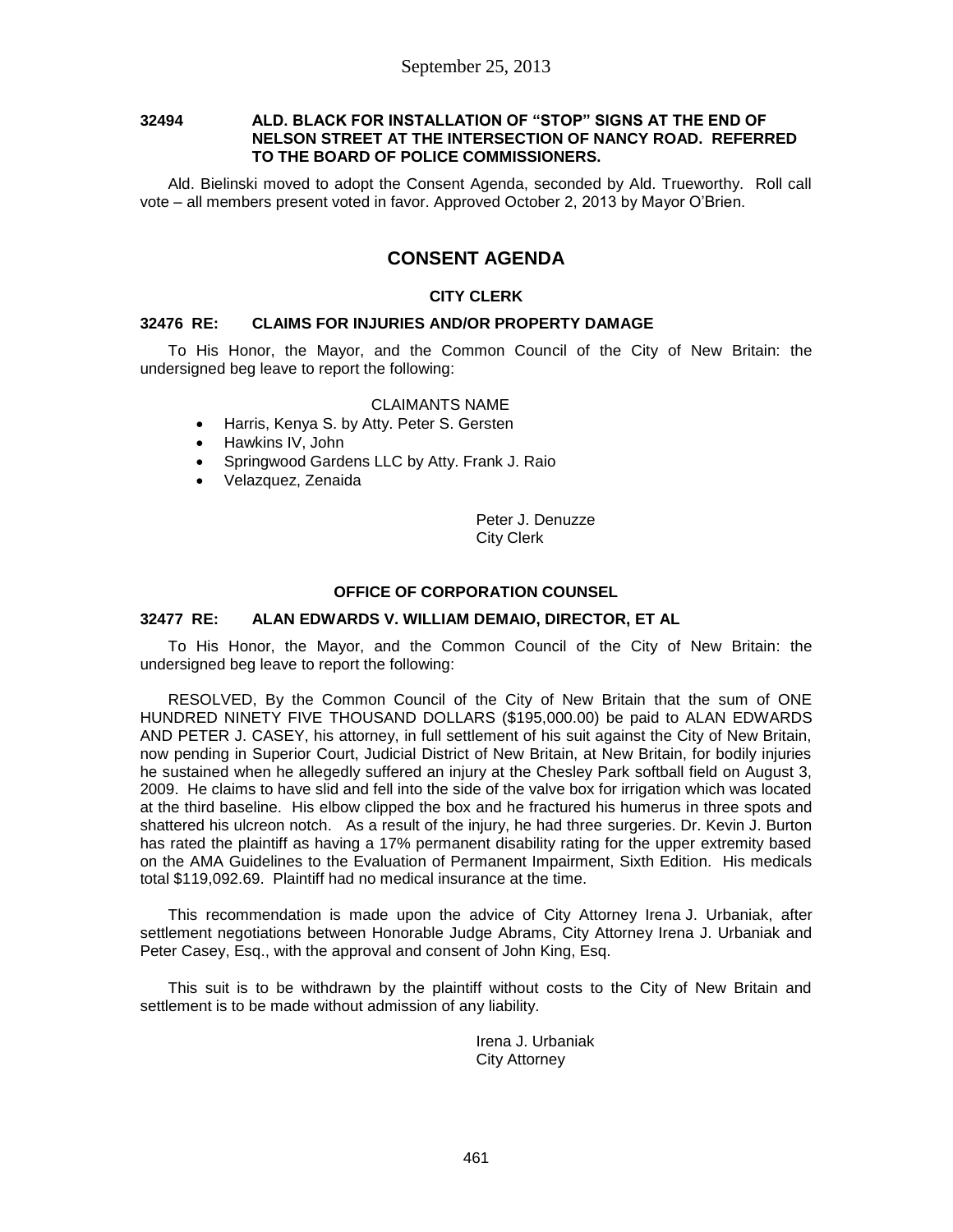## **PURCHASING DEPARTMENT**

#### **32478 RE: COOPERATIVE PURCHASING – NEW COMMERCIAL MOWER FOR DEPT. OF PUBLIC WORKS**

To His Honor, the Mayor, and the Common Council of the City of New Britain: the undersigned beg leave to report the following:

In accordance with the City Code of Ordinances, Chapter 2, Article VIII, Division 1, Section 2- 538 (a), a purchase order was requested for the following under the State of Connecticut's Cooperative Purchasing Plan for the Public Works Department, Utilities Division.

| <b>Supplier</b>                                | Item                                | Price       |
|------------------------------------------------|-------------------------------------|-------------|
| <b>Bacher Corporation</b><br>East Windsor, CT. | Hustler Super Z Mower with 72" Deck | \$11,789.20 |

The Public Works Department, Utilities Division requested the purchase of one (1) new Hustler Super Z Mower with a 72" deck utilizing the State of Connecticut's Contract Award, #10PSX0307. The new Hustler Super Z Mower will replace an existing commercial mower that was purchased in October of 1993 and has been utilized for almost twenty (20) years to cut grass at the Utilities Division's reservoirs. The existing mower is in need of repairs. Because it is old, parts are becoming obsolete and hard to obtain and has caused it to be unrepairable. Bacher Corporation has given the City a 20% discount off of the list price for this new mower per the State contract. Funding for this purchase in available in the Public Works, Utilities Division's account number 9303501000-5436, Water Capital Equipment Expense, Equipment Maintenance and Repairs.

RESOLVED: That the Purchasing Agent is hereby authorized to issue a purchase order for \$11,789.20 to Bacher Corporation of East Windsor, CT for the purchase of a New Hustler Super Z Mower with a 72" deck for the Public Works Department, Utilities Division, utilizing the State of Connecticut's Cooperative Purchasing Plan, Contract Award # 10PSX0307.

> Jack Pieper Purchasing Agent

### **32479 RE: ON-CALL ENGINEERING SERVICES**

To His Honor, the Mayor, and the Common Council of the City of New Britain: the undersigned beg leave to report the following:

The following on-call engineering project has been requisitioned following the award by the Common Council for on-call engineering contracts, Bid #3620, approved at its Regular Meeting of October 26, 2011.

| Project Name: | <b>Assignment for Temporary Engineering Services</b>    |
|---------------|---------------------------------------------------------|
| Vendor:       | Urban Engineers, Inc.                                   |
| Amount:       | \$37,440.00                                             |
| Line Items:   | 0082950302-5331 Capital Projects, Street Infrastructure |
|               | <b>Rehabilitation, Professional Services</b>            |
| Requested By: | <b>Public Works Department</b>                          |

Scope: Urban Engineers, Inc will provide consulting staff to the Public Works Department, Engineering Division. The Engineering Division will utilize the Urban Engineers, Inc staff as a temporary employee as outlined in their scope or services, dated September 16, 2013, for three (3) days a week for thirteen (13) weeks or for hours as needed. The Engineering Division is presently operating at a reduced staff due to illness and retirement of some of its employees.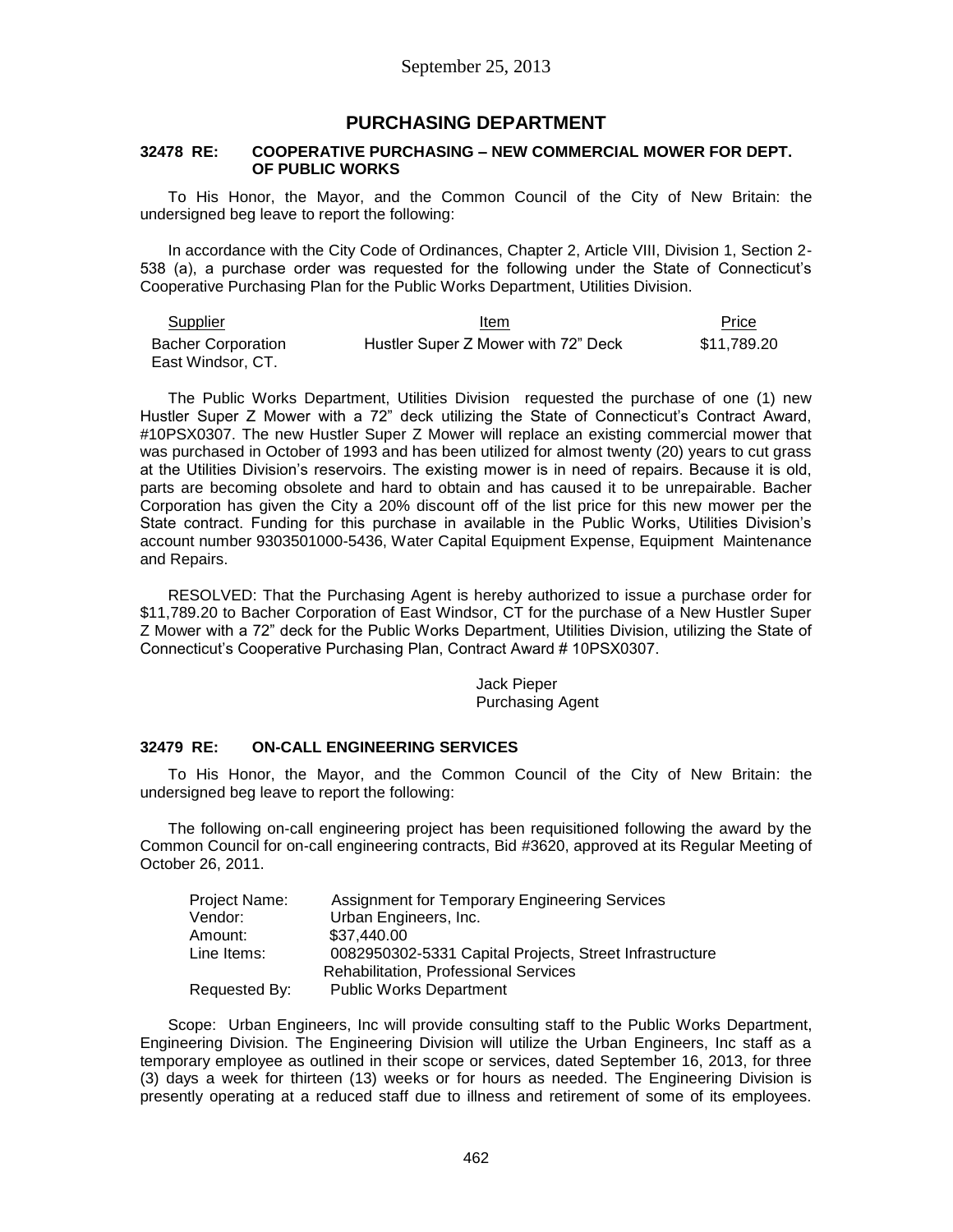Because of this, the Public Works Department needs a qualified engineer to help manage existing and future projects that they may have.

RESOLVED: That the Purchasing Agent be and is hereby authorized to issue a Purchase Order for \$37,440.00 to Urban Engineers, Inc of Hartford, CT for the Assignment of Temporary Engineering Services for the Public Works Department.

> Jack Pieper Purchasing Agent

## **PARKS & RECREATION**

### **32446-1 RE: IWO JIMA MONUMENT REPAIRS**

To His Honor, the Mayor, and the Common Council of the City of New Britain: the undersigned beg leave to report the following:

In response to petition #32446 referencing the Iwo Jima monument, it is located and owned by the Town of Newington. This would not be the City of New Britain's responsibility. This should be referred to the Town of Newington.

> Angelo D'Alfonso, Chairman Parks and Recreation Commission

# **DEPARTMENT OF PUBLIC WORKS**

### **32444-1 RE: MANHOLE COVER – 28 MCKINLEY DRIVE**

To His Honor, the Mayor, and the Common Council of the City of New Britain: the undersigned beg leave to report the following:

The manhole is 1" below road grade, which is lower than ideal but well within acceptable standards. McKinley Drive was milled and repaved in 2008. Raising the manhole structure would significantly compromise the pavement and the manhole and lead to pothole problems in the future. We recommend not raising the structure.

Mark E. Moriarty, Director Public Works

# **OFFICE OF THE MAYOR**

### **32481 RE: THOMAS RONALTER APPOINTMENT AS THE FIRE CHIEF FOR THE CITY OF NEW BRITAIN**

To His Honor, the Mayor, and the Common Council of the City of New Britain: the undersigned beg leave to report the following:

Pursuant to Article VIII; Section 8-4(b) of the City Charter, the Mayor appoints Thomas Ronalter as the Fire Chief for the City of New Britain.

Mayor Tim O'Brien

# **REPORTS OF LEGISLATIVE COMMITTEES, BOARDS, COMMISSIONS, AND DEPARTMENTS**

# **CITY PLAN COMMISSION**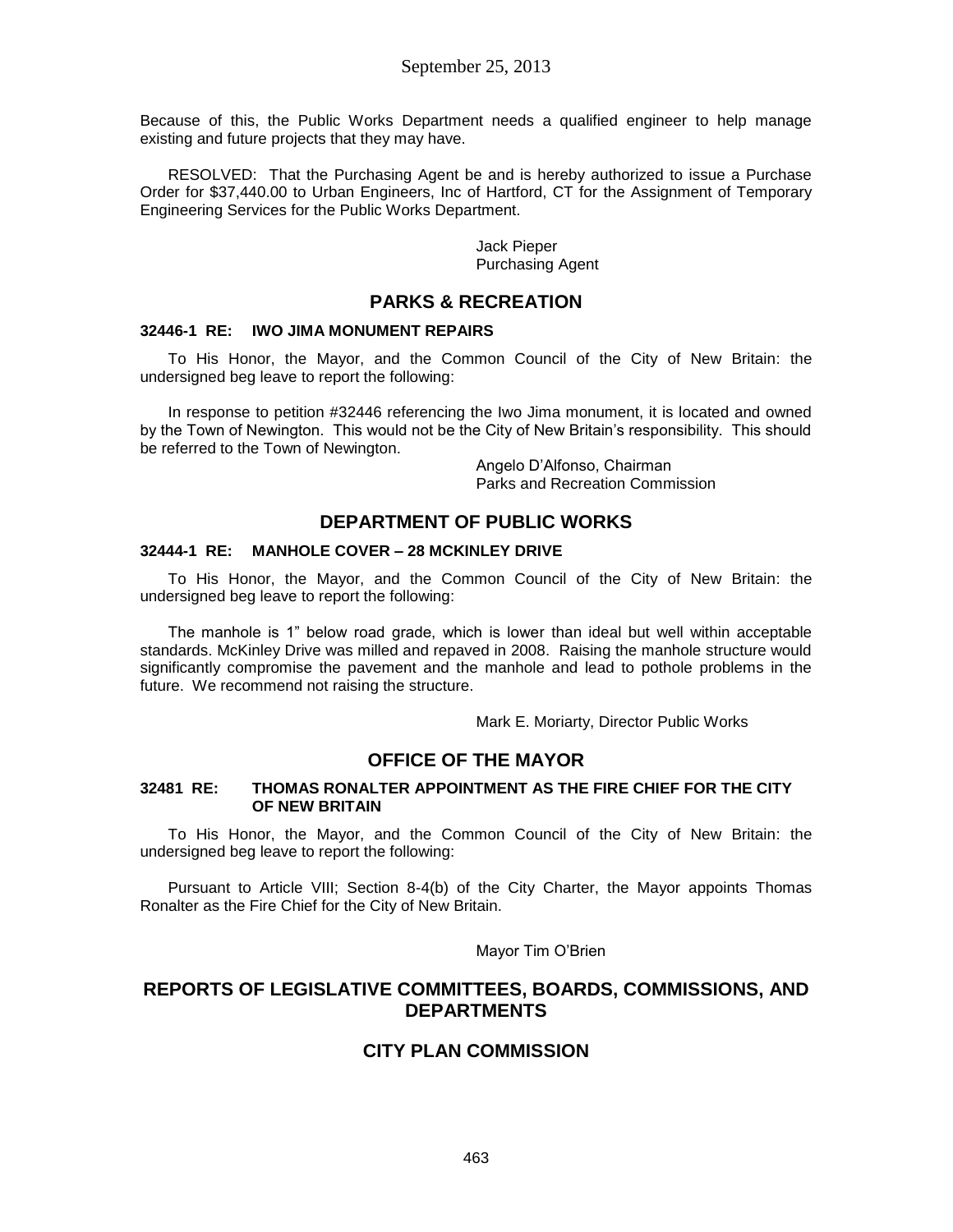### **32439-1 RE: PROPOSED AMENDMENT TO THE ZONING MAP TO CHANGE THE ZONE OF PROPERTIES HAVING FRONTAGE ON ARCH STREET FROM OP AND A-3 TO CBD**

To His Honor, the Mayor, and the Common Council of the City of New Britain: the undersigned beg leave to report the following:

The City Plan Commission, at its regular meeting held on September 9, 2013, voted 5 to 0 to recommend ADOPTION of this proposed zone change.

BACKGROUND: The proposed zone change encompasses approximately twenty- three (23) properties along Arch Street that are currently zoned A-3, High-Rise Apartments, and three (3) additional properties that are zoned OP (Office and Public). The zoning map amendment would re-zone these properties to CBD, Central Business District. This would be an extension of the existing CBD zoning in the downtown, approximately 1,000 feet southward down Arch Street.

The OP properties in the proposed zone change area consist of two (2) Friendship Center properties near the northwest corner of Arch and Grand Streets and approximately one-half of the adjacent New Britain Emergency Medical Service facility. The remainder of the properties within the proposed zone change area are zoned A-3. Despite the A-3 zoning, the bulk of this portion of Arch Street has traditionally been a commercial corridor and is mostly commercial in appearance, with many of the buildings having commercial-style storefronts, though a number are vacant or not used for retail purposes.

ZONING CONSIDERATIONS: For the OP zoned portions of the zone change area that presently encompasses the Friendship Center properties and a portion of the EMS facility, the types of uses that are permitted would be unaffected by the change from OP to CBD zoning. The present configuration of buildings on these properties is more consistent in character with the proposed CBD zoning than with the OP district, in regards to required front yard setbacks and maximum lot coverage, etc. and they would, therefore, become more conforming.

The twenty (20) or more A-3 zoned properties in the zone change area would similarly be made more conforming relative to type of use, lot coverage and yard setbacks, etc.

This would be a benefit to the several existing stores and restaurants that are nonconforming in the current A-3 zone, in that they would become legally permissible conforming uses in the CBD zone. It would also serve to help many of the Arch Street properties that currently have vacant first floor commercial spaces become more attractive for new commercial use that would be compliant under the CBD zoning. This would increase the potential for bringing new investment to the street, and having these vacant and underutilized spaces occupied by businesses would improve the overall appearance and character of the street and help facilitate a more vibrant business environment for the area and for the nearby downtown.

The residential portions of the A-3 properties would either remain conforming or be made more conforming in most cases. The A-3 zoning district allows residential uses at a density of one (1) unit per 1,750 square feet of lot area. A typical Arch Street property that is zoned A-3 and is 13,200 square feet in area would permit a maximum of seven (7) dwelling units. The change to CBD would eliminate the lot area per dwelling unit restriction and allow substantially more units, potentially 40 or more, limited mostly by the height of the building and availability to provide offstreet parking.

The CBD zoning would also encourage more intensive development and re-use in the neighborhood by lowering the required off-street parking requirements for both businesses and residential uses. For example, two (2) parking spaces per residential dwelling unit are required in the A-3 zone versus 1.5 per dwelling unit in the CBD, (with a pending change to one (1) space per dwelling unit). The CBD zoning also has more favorable parking requirements for business uses than currently exists in other zoning districts. This reduction in required parking is a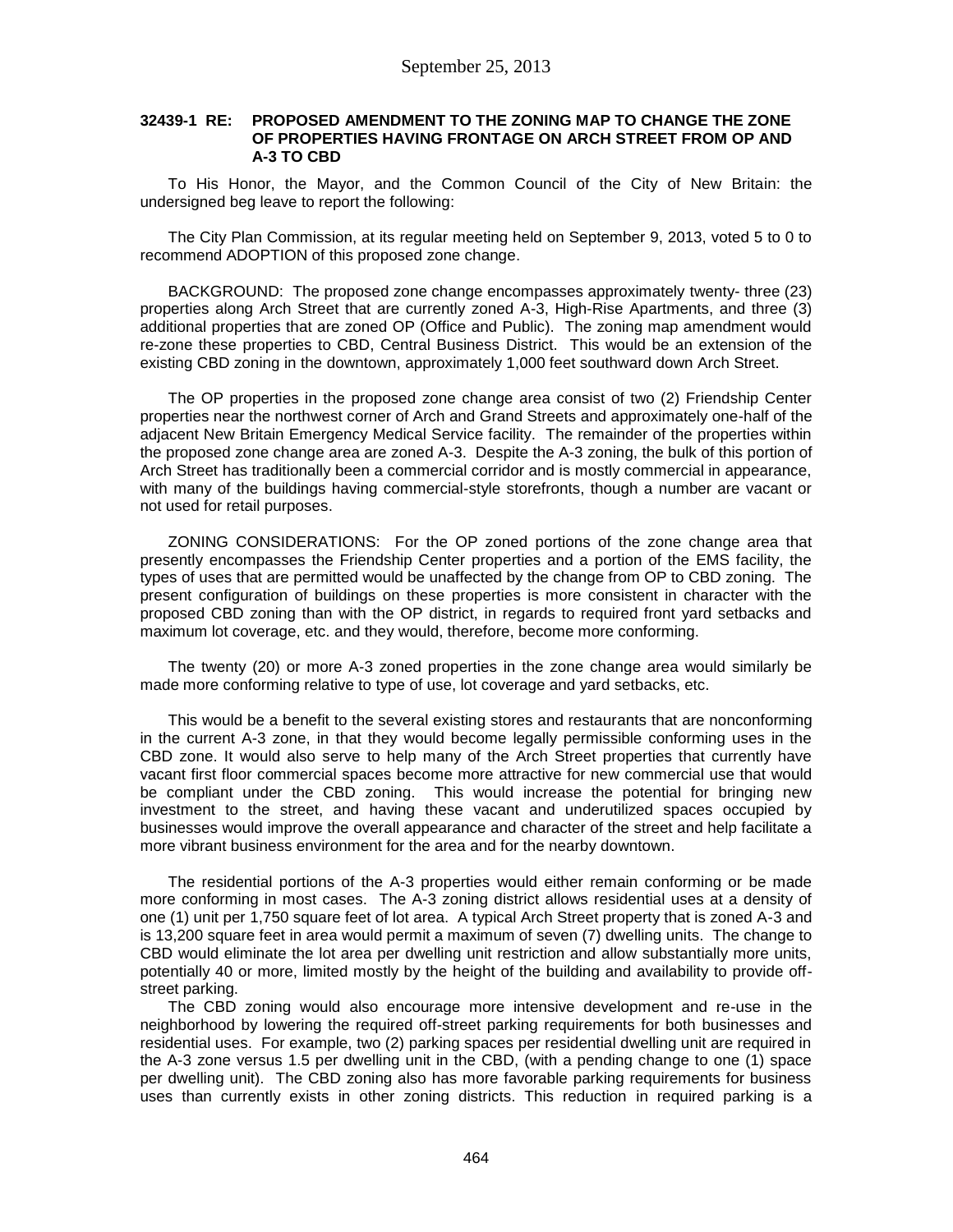considerable incentive for a more intensive use of any property that is vacant, underutilized or which lends itself to being re-developed.

The CBD zone also includes some design requirements, which encourage minimal front yard setbacks, multi-story mixed-use buildings and some general design requirements intended to help ensure architectural compatibility and consistency with the established historic character of the area.

RECOMMENDATION: The City Plan Commission is of the opinion that this zone change facilitates the development that is similar to the actual existing buildings and uses in the zone change area and which is consistent with and supportive of the neighboring CBD zoned downtown area. The Commission, therefore, recommends adoption of this zone change.

> G. Geoffrey Bray, Chairman Pro Tempore City Plan Commission

Ald. Trueworthy moved to accept and refer to the Committee on Planning, Zoning & Housing, seconded by Ald. Bielinski. So voted. Approved October 2, 2013 by Mayor Timothy O'Brien.

#### **32440-1 RE: PROPOSED AMENDMENT TO THE ZONING ORDINANCES REVISING SEC. 170-50-90 AND 170-50-90.01 REGARDING PARKING FOR RESIDENTIAL USES IN THE CBD ZONING DISTRICT**

To His Honor, the Mayor, and the Common Council of the City of New Britain: the undersigned beg leave to report the following:

The City Plan Commission, at its regular meeting held on September 9, 2013, voted 4 to 1 to APPROVE the following report:

BACKGROUND: This amendment would reduce the required parking for residential uses in the CBD, Central Business District, from 1.5 spaces per dwelling unit to one (1) per dwelling unit. This is intended to improve the potential for residential development in and around the downtown core. The conclusion of the city's downtown planning study completed in 2008 indicated that the best, most feasible means of revitalizing the central business district was to encourage higher density residential use in and around the downtown. The key conclusion was that there are opportunities in the rental housing market that would make new construction and the renovation and re-use of existing buildings in the downtown economically viable, and that having a critical mass of residents in and around the city center would support the economic revitalization in the form of new restaurants and shops.

The provision of resident parking on-site is often a significant obstacle to creating housing in the downtown. The normal parking requirement for residential uses throughout the city is two (2) parking spaces per dwelling unit. The zoning amendments for the Central Business District in 2008 reduced this standard to 1.5 spaces per dwelling unit, recognizing the difficulty inherent in adding any parking on many of the smaller, older, already-built up properties. This current, further reduction to one (1) space per unit is consistent with recommendations from the downtown study, CTfasttrack planning studies, as well as other planning and zoning initiatives being undertaken in other cities in Connecticut and across the country.

FINDINGS: Section 170-50-90 is the general parking requirements table indicating the required parking for the various uses in the CBD zone. The amendment to 170-50-90 simply changes the 1.5 spaces per dwelling unit to one (1) space per unit. Section 170-50-90.10 relates to a specific portion of the downtown that is designated the Municipal Parking District. It's depicted on the zoning map and every type of building or land use in this district, except for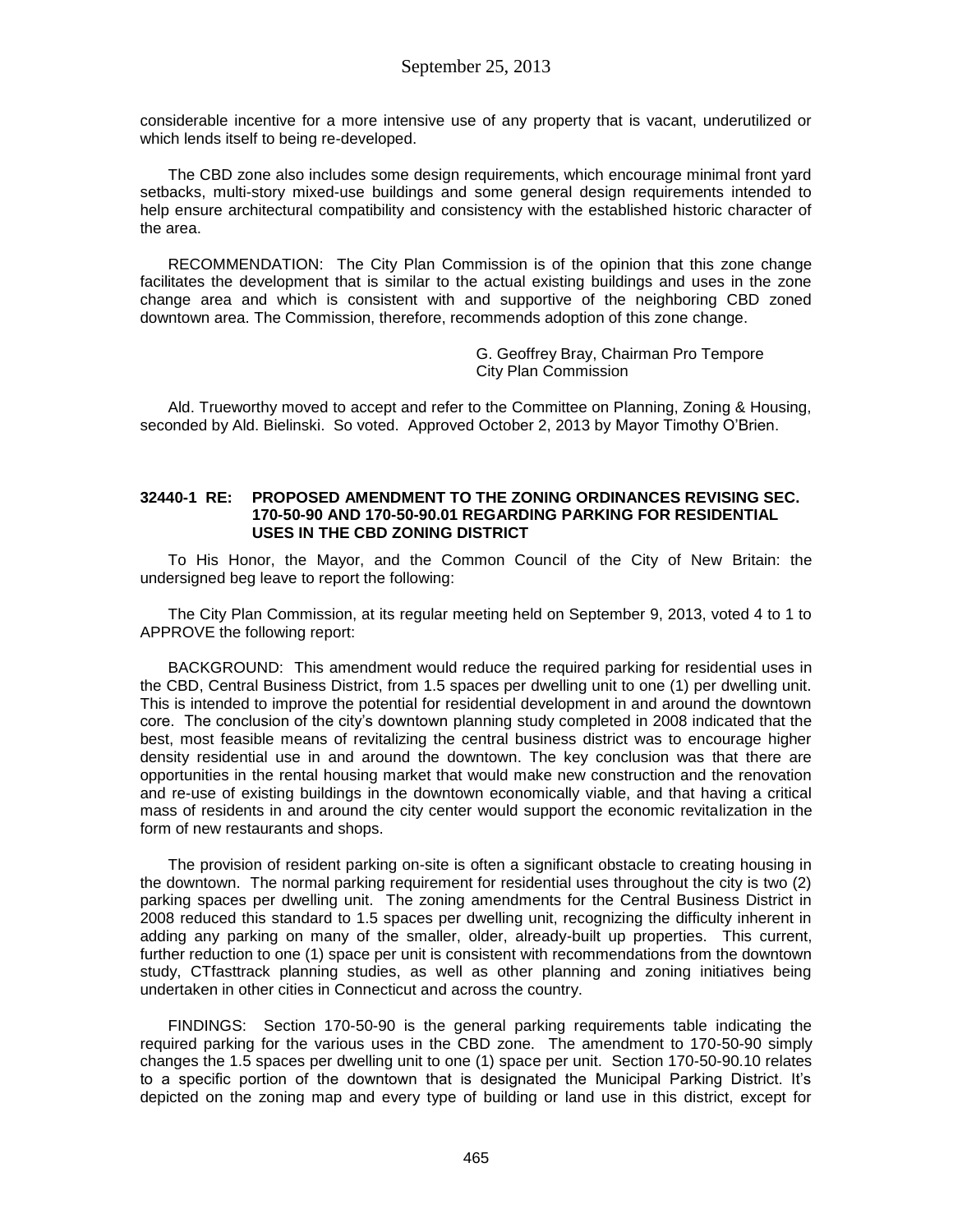residential, is exempt from providing any off-street parking. This Municipal Parking District dates back to re-development and the construction of the two downtown municipal parking garages. In addition to reducing the residential parking requirement from 1.5 to one (1) space per unit, the amendment also adds some language that clarifies the provisions for accommodating the parking requirement at an off-site location, either a lease on a nearby private lot or some form of arrangement at a municipal parking garage.

RECOMMENDATION: The City Plan Commission is of the opinion that this proposed amendment is consistent with the planning and economic development policies laid out in the City's 2008 Downtown Plan and 2010 Plan of Conservation and Development and that the reduction in residential parking requirements in the downtown is reasonable and consistent with new urban planning and zoning practices being employed elsewhere in the country. The Commission, therefore, recommends adoption of this zoning amendment.

> G. Geoffrey Bray, Chairman Pro Tempore City Plan Commission

Ald. Trueworthy moved to accept and refer to the Committee on Planning, Zoning & Housing, seconded by Ald. Bielinski. So voted. Approved October 2, 2013 by Mayor Timothy O'Brien.

# **TAX COLLECTOR**

### **32480 RE: TAX ABATEMENTS, CORRECTIONS AND REFUNDS**

To His Honor, the Mayor, and the Common Council of the City of New Britain: the undersigned beg leave to report the following:

The Collector of Taxes has referred a list of tax abatements, corrections and refunds. Acceptance and adoption is respectfully recommended.

> Cheryl S. Blogoslawski Tax Collector

Ald. Trueworthy moved to go into executive session to discuss item #32481-1, regarding a personnel matter taking Mayor Tim O'Brien and Corporation Counsel, John King. Motion seconded by Ald. Bielinski. Executive session started at 8:48 p.m.

Ald. Trueworthy moved to return to regular order of business, seconded by Ald. Bielinski. So voted. The meeting reconvened at 9:23 p.m.

# **NEW BUSINESS**

# **RESOLUTIONS**

### **32481-1 RE: APPOINTMENT OF FIRE CHIEF THOMAS G. RONALTER**

To His Honor, the Mayor, and the Common Council of the City of New Britain: the undersigned beg leave to recommend the adoption of the following:

WHEREAS, the City of New Britain currently has an acting Fire Chief; NOW, THEREFORE, BE IT

RESOLVED; in accordance with Article VIII; Section 8-4(b) 1 of the City Charter, the Mayor recommends Thomas G. Ronalter to be appointed as Fire Chief for the City of New Britain.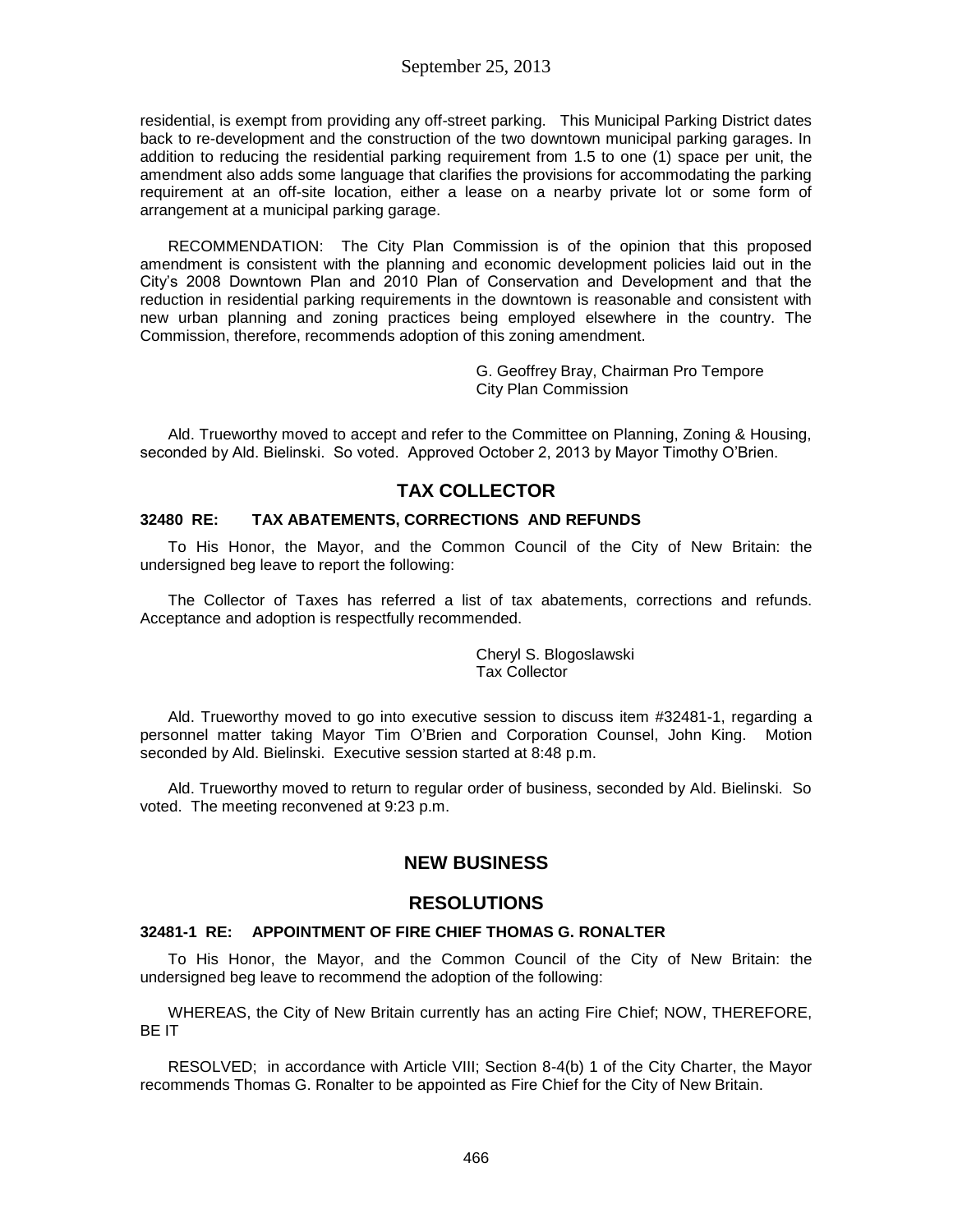Suzanne Bielienski, Alderwoman Eva Magnuszewski, Alderwoman Roy Centeno, Alderman

Ald. Bielinski moved to accept and adopt, seconded by Ald. Magnuszewski. Ald. Bielinski moved to amend to insert the name Thomas G. Ronalter in the resolved paragraph, seconded by Ald. Magnuszewski. So voted. RESOLUTION ADOPTED AS AMENDED. Approved September 30, 2013 by Mayor Timothy O'Brien.

#### **32482 RE: CONNECTICUT LIGHT AND POWER EASEMENT FOR PINNACLE BUSINESS PARK**

To His Honor, the Mayor, and the Common Council of the City of New Britain: the undersigned beg leave to recommend the adoption of the following:

Resolution Summary: PURPOSE. To grant an Electrical Distribution Easement on Cityowned property to the Connecticut Light and Power Company for electrical service at Pinnacle Business Park.

WHEREAS, the City of New Britain currently owns a portion of the real property known as Pinnacle Business Park; and

WHEREAS, new construction for manufacturing is being built for economic development; and

WHEREAS, the City of New Britain has a strong commitment to redevelopment including an economic growth, job creation and Grand list growth; and

WHEREAS, The Connecticut Light and Power Company is seeking an easement over a portion of this real property in order to install electrical service to supply the utility needs of companies who are constructing new buildings in this Business Park as well as future development; now, therefore, be it

RESOLVED, That Timothy O'Brien, Mayor, be and is hereby authorized to negotiate on behalf of the City of New Britain, an Easement Agreement with The Connecticut Light and Power Company for electrical distribution at Pinnacle Business Park, and to execute any and all documents necessary for the Electrical Distribution Easement for One Dollar and other valuable consideration.

#### Alderman Michael Trueworthy

Ald. Trueworthy moved to accept and adopt, seconded by Ald. Bielinski. So voted. Approved September 30, 2013 by Mayor Timothy O'Brien.

Ald. Brown recused himself for items 32483 & 32484 due to possible conflict of interest.

## **32483 RE: HEALTH ASSISTER GRANT**

To His Honor, the Mayor, and the Common Council of the City of New Britain: the undersigned beg leave to recommend the adoption of the following:

WHEREAS; The Patient Protection and Affordable Care Act, (ACA) the new Federal Health Insurance Law, goes into effect on January 1, 2014 offering new opportunities for the uninsured to access health insurance. The Office of the Healthcare Advocate is collaborating with Access Health CT, Connecticut's Health Insurance Exchange (AHCT) under the ACA to design and implement a Navigator and In-Person Assister Program.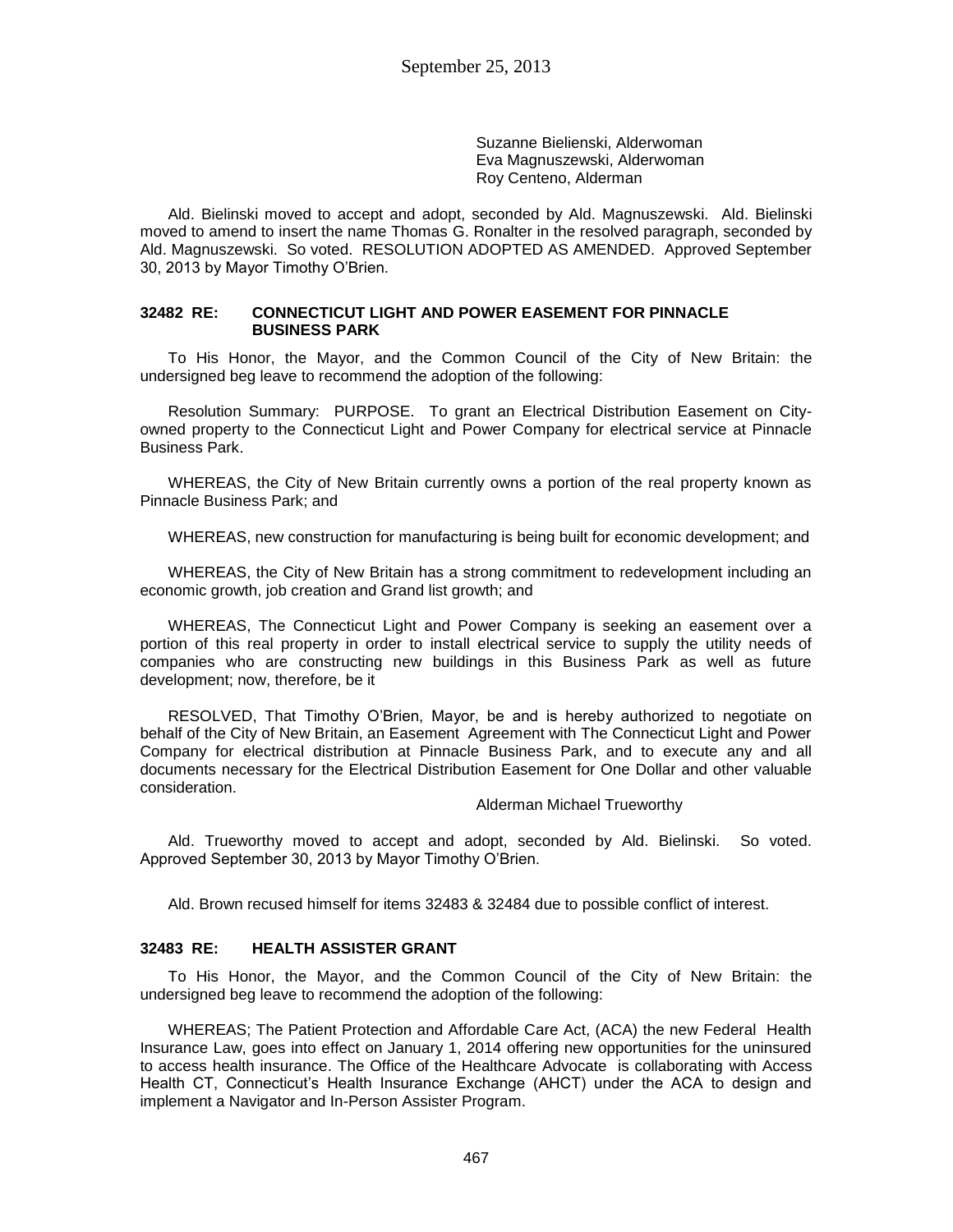WHEREAS; AHCT requires the assistance of organizations with close ties to the community to assist them in reaching out to members of New Britain, to inform residents of the benefits available to them through the ACA and help them enroll in health care coverage through AHCT. AHCT will provide grant funding in the amount of \$6,000 for the period of October 1, 2013 through April 30, 2014 to perform these activities.

WHEREAS; The New Britain Health Department is community based and possesses the experience and qualifications to perform the services.

Local Program Operation Department: Health, under the supervision of the Director.

Resolution Purpose: To approve the receipt of grant funding from The Connecticut Health Insurance Exchange d/b/a Access Health CT in the amount of \$6,000

WHEREAS; the goal of participating in these grant activities is to improve the health and wellbeing of City residents.

NOW THEREFORE BE IT RESOLVED, that the Mayor, Timothy O'Brien, be authorized to sign any necessary and appropriate agreements in order to secure the use of such funds. BE IT **FURTHER** 

RESOLVED, that the monies in the amount of \$6,000 be appropriated within a special revenue fund as follows:

| 1 \ L V L I YU L .<br>245522138-4437 | Revenue                   | \$6,000 |
|--------------------------------------|---------------------------|---------|
| EXPENDITURES:                        |                           |         |
| 245522138-5124                       | <b>Part Time Salaries</b> | \$5,000 |
| 245522138-5611                       | <b>Office Supplies</b>    | \$1.000 |
| <b>Total Expenditures</b>            |                           | \$6,000 |
|                                      |                           |         |

Alderman Adam Platosz Alderman David DeFronzo

Ald. DeFronzo moved to accept and adopt, seconded by Ald. Platosz. So voted. Approved September 30, 2013 by Mayor Timothy O'Brien.

### **32484 RE: COMMUNITY SERVICES ASSISTER GRANT**

REVENUE:

To His Honor, the Mayor, and the Common Council of the City of New Britain: the undersigned beg leave to recommend the adoption of the following:

WHEREAS; The Patient Protection and Affordable Care Act, (ACA) the new Federal Health Insurance Law, goes into effect on January 1, 2014 offering new opportunities for the uninsured to access health insurance. The Office of the Healthcare Advocate is collaborating with Access Health CT, Connecticut's Health Insurance Exchange (AHCT) under the ACA to design and implement a Navigator and In-Person Assister Program.

WHEREAS; AHCT requires the assistance of organizations with close ties to the community to assist them in reaching out to members of New Britain, to inform residents of the benefits available to them through the ACA and help them enroll in health care coverage through AHCT. AHCT will provide grant funding in the amount of \$18,000 for the period of October 1, 2013 through April 30, 2014 to perform these activities.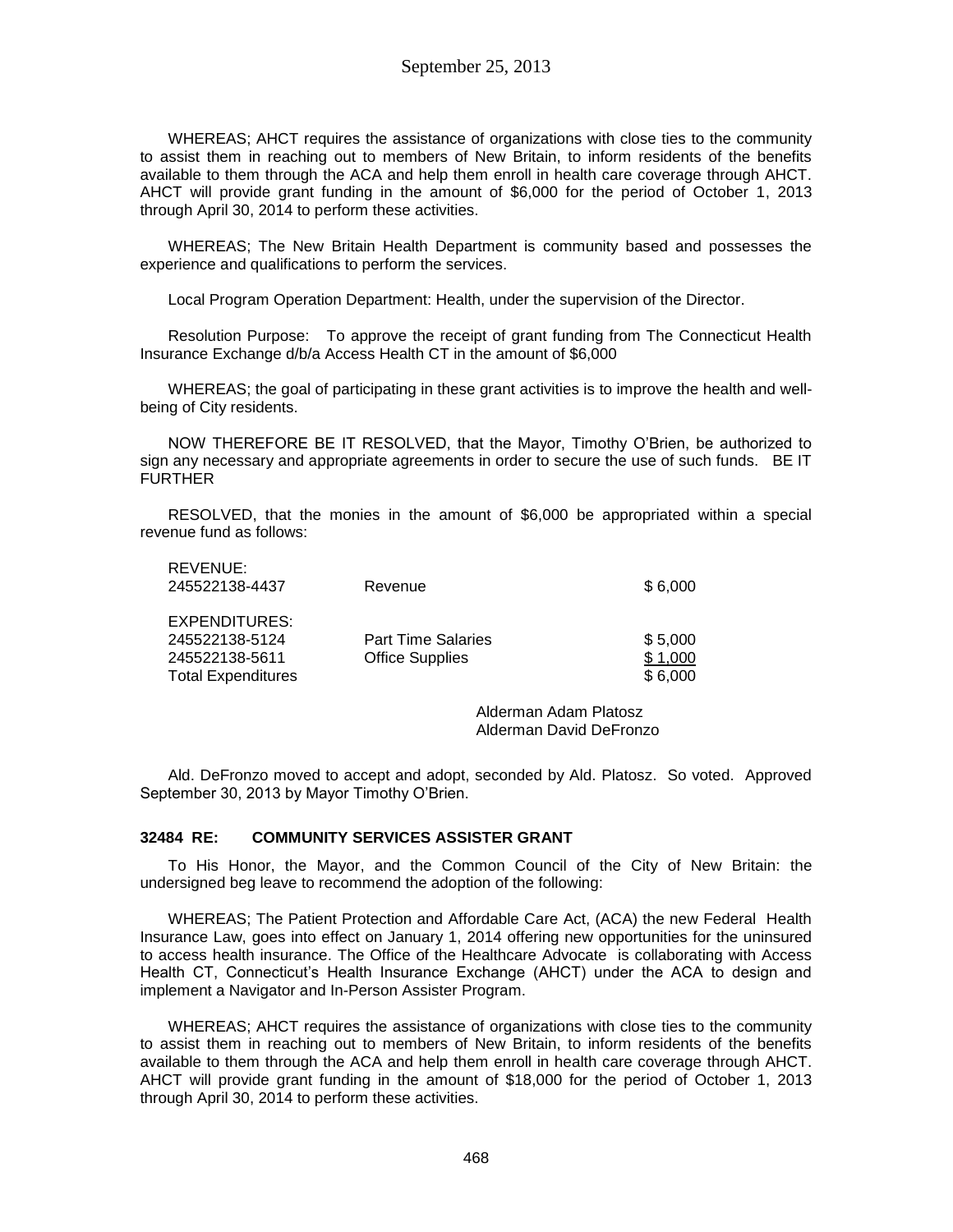WHEREAS; The Community Services Department is community based and possesses the experience and qualifications to perform the services.

Local Program Operation Department: Community Services Department, under the supervision of the Director.

Resolution Purpose: To approve the receipt of grant funding from The Connecticut Health Insurance Exchange d/b/a Access Health CT in the amount of \$18,000

WHEREAS; the goal of participating in these grant activities is to improve the health and wellbeing of City residents.

NOW THEREFORE BE IT RESOLVED, that the Mayor, Timothy O'Brien, be authorized to sign any necessary and appropriate agreements in order to secure the use of such funds. BE IT FURTHER

RESOLVED, that the monies in the amount of \$18,000 be appropriated within a special revenue fund as follows:

| REVENUE:<br>245522139-4437 | Revenue                  | \$18,000 |
|----------------------------|--------------------------|----------|
| EXPENDITURES:              |                          |          |
| 245522139-5124             | <b>Part TimeSalaries</b> | \$15,000 |
| 245522139-5611             | <b>Office Supplies</b>   | 3.000    |
| <b>Total Expenditures</b>  |                          | \$18,000 |

Alderman Emmanual Sanchez Alderman J. Tobias Freeman

Ald. Freeman moved to accept and adopt, seconded by Ald. Sanchez. Ald. Freeman moved to amend by changing the amount of \$6,000 to \$18,000 in the second Whereas paragraph, seconded by Ald. Bielinski. Amendment carried. RESOLUTION AS AMENDED CARRIED. Approved October 2, 2013 by Mayor Timothy O'Brien.

Ald. Brown returned to the chambers.

#### **32490 RE: BUDGET AMENDMENT AND TRANSFER – FISCAL YEAR 2012-2013**

To His Honor, the Mayor, and the Common Council of the City of New Britain: the undersigned beg leave to recommend the adoption of the following:

Whereas, revenue, expenditure, encumbrance and accrued liabilities for fiscal year 2012- 2013 have been determined and reflected in departmental accounts and funds; and

Whereas, the fiscal year 2012-2013 General Fund results from operations (unaudited) concluded with a surplus summarized as follows:

|                                      | <b>Budget</b> | Actual        | Variance    |
|--------------------------------------|---------------|---------------|-------------|
| Revenue                              | \$226.241.269 | \$228,049,827 | \$1.808.558 |
| <b>Expenditures</b>                  | \$226,241,269 | \$227,719,465 | (1,478,196) |
| Surplus from Operations (FY07)(FY13) |               |               | \$ 330,362  |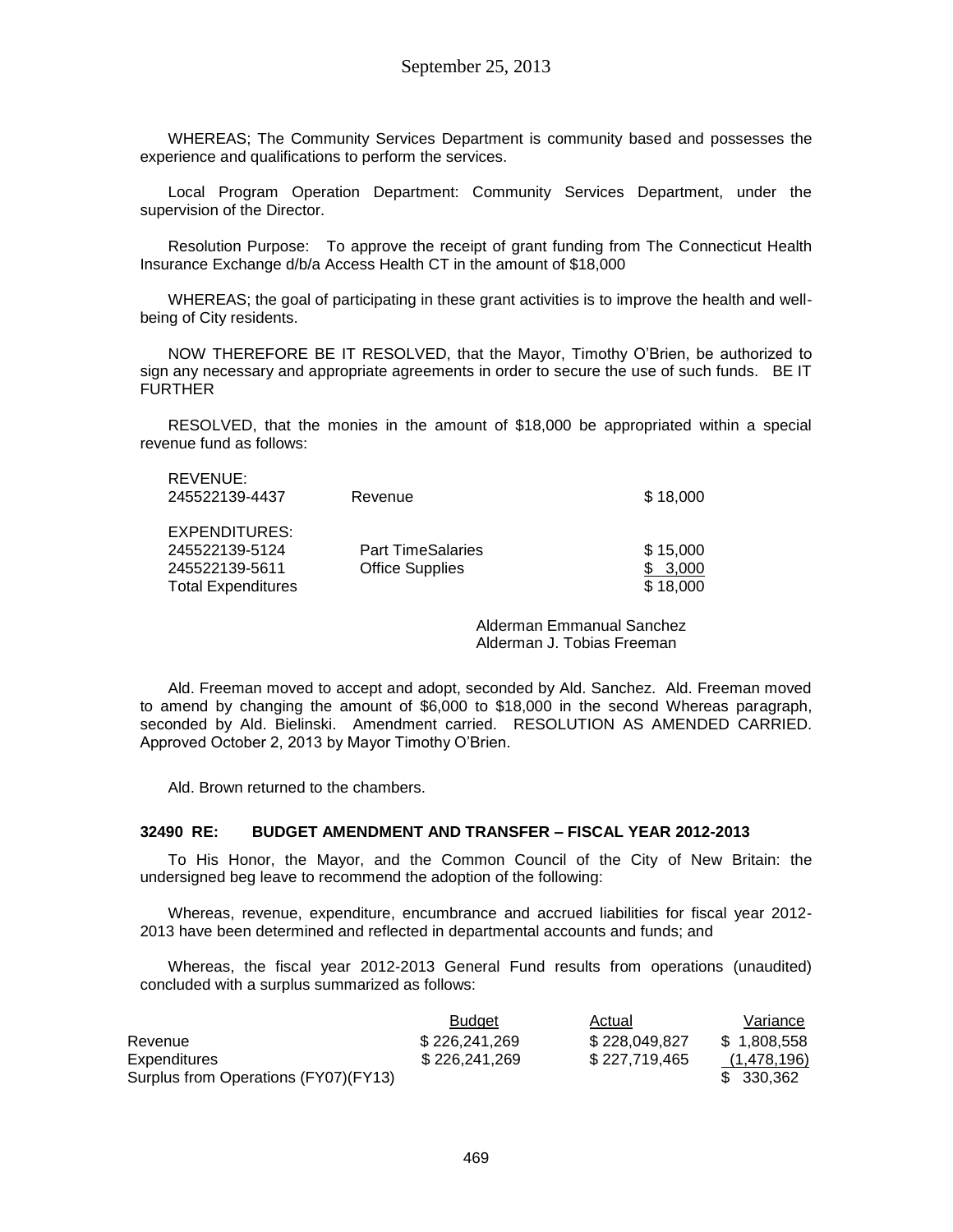Whereas, the following schedule shows the General Fund Surplus for the past seven (7) years:

| 2013      | ∩∧ח                        | nn 1        | 2010      | 2009              | 2008      | 2007                    |
|-----------|----------------------------|-------------|-----------|-------------------|-----------|-------------------------|
| \$330,362 | 375<br>105.375<br>ـ ـ<br>Ф | \$2,326,617 | \$510,907 | \$249,688<br>' w∠ | ጦጣ<br>᠊᠊᠉ | <b>S2</b><br>757<br>. . |

Whereas, to more accurately reflect fiscal year 2012-2013 operating results, a budget amendment is proposed to increase revenue budgets to reflect actual funds received / accrued and to increase expenditure budget by a like amount; and

Whereas, revenues realized for: Fines and Fees, Current and Prior Year Tax Collections and BAN/Bond Premium were greater than anticipated; and, prior to the transfer of additional funds to the Medical Self-Insurance fund and the Capital Non-Recurring Fund, expenditures were lower than anticipated due to payroll and benefit savings as well as other savings related to the consolidation, and

Whereas, a budget amendment to increase expenditure budgets is requested for the following proposals:

#### CAPITAL NON-RECURRING (FUND 004)

Reserve monies amounting to \$950,000 for

#### INSURANCE RESERVE FUND

 Allocate additional monies to the BC/BS Medical Self Insurance Fund (Fund 702), \$6,000,000

Whereas, the fiscal year ending June 30, 2013 is currently in audit process; and

Whereas, the expenditures, encumbrances and accrued liabilities for the fiscal year ended June 30, 2013 have been determined; and

Whereas, budgetary line items requiring additional monies have been identified from the accrual and encumbrance process; therefore, be it

Resolved, as of June 30, 2013 appropriation line items within the General Fund, as outlined, for the fiscal year ending June 30, 2013 be transferred, as attached and on file in the Town Clerk's Office; and be it further

Resolved, that the budget amendment, as proposed above, be made as follows (see attachment):

> Alderman Michael Trueworthy Common Council Majority Leader

Ald. Trueworthy moved to accept and adopt, seconded by Ald. Bielinski. So voted. Approved September 30, 2013 by Mayor Timothy O'Brien.

#### **32485 RE: PROPOSED AMENDMENT TO THE ORDINANCES ADDING ARTICLE XIX IN CHAPTER 14 LICENSING FOR BARBERSHOPS, SALONS AND COSMETOLOGY**

*Proposed Ordinance is on file in the Town Clerk's Office.*

Ald. Hermanowski moved to accept and refer to the Consolidated Committee, seconded by Ald. DeFronzo. So voted. Approved October 2, 2013 by Mayor Timothy O'Brien.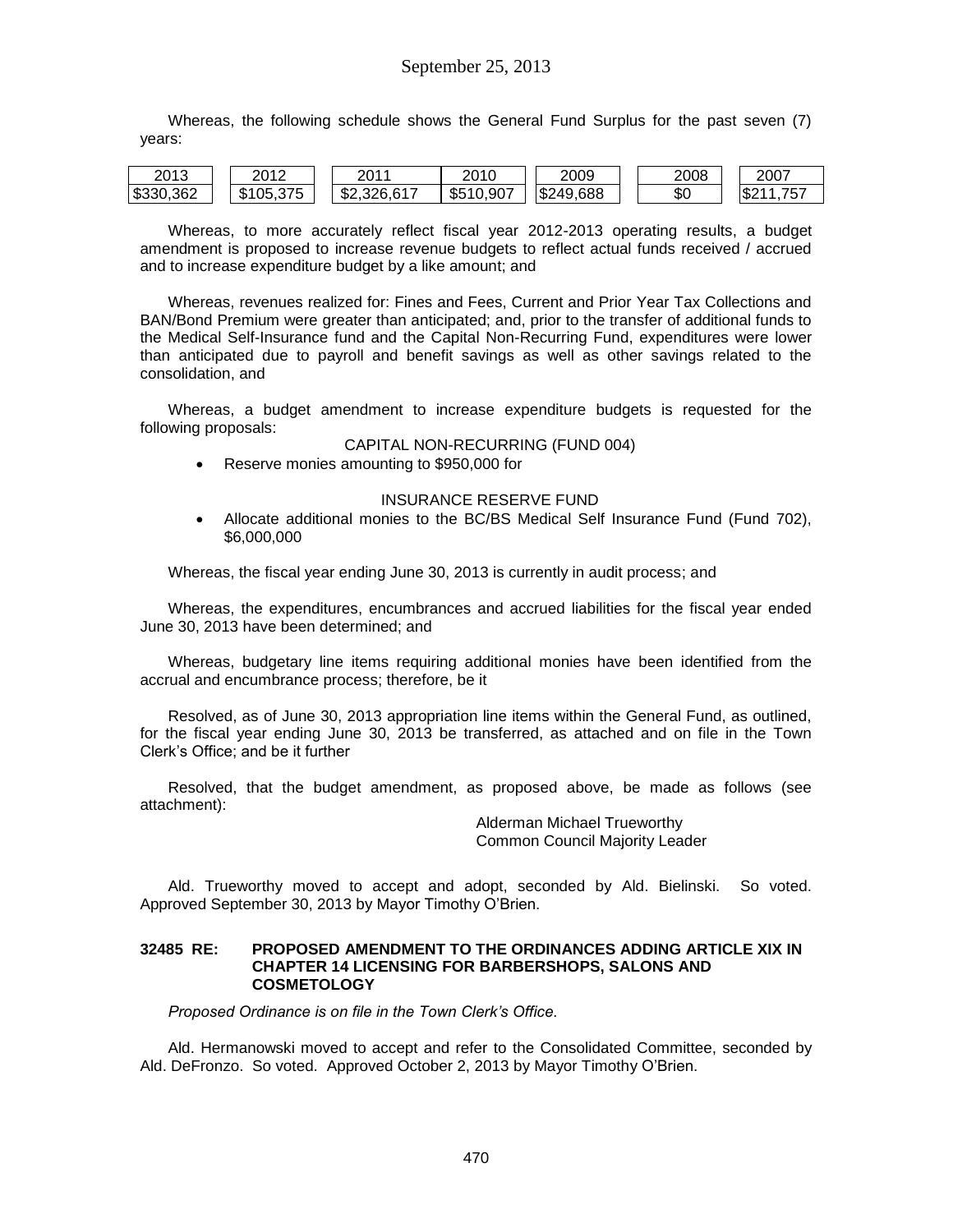### **32486 RE: DESIGNATING THE MONTH OF OCTOBER AS ITALIAN AMERICAN HERITAGE MONTH**

To His Honor, the Mayor, and the Common Council of the City of New Britain: the undersigned beg leave to recommend the adoption of the following:

WHEREAS, the United States Congress, by joint resolution on April 30, 1934 and modified in 1968, (36 U.S.C. 107), as amended, proclaimed the second Monday of October of each year as "Columbus Day", and

WHEREAS, Columbus Day has become a celebration of not only memorializing the man and his crew who journeyed to America 521 years ago, but also a day to reflect on the professional and social accomplishments of all Americans of Italian descent and their impact on American Society, and

WHEREAS, the City of New Britain is proud to be home to such a distinguished population and recognizes the accomplishments Italian American men and women have made in fields including business,education, government, law, medicine, and public safety; and

WHEREAS, in addition to a strong professional presence, Italian American fraternal organizations, including Angelo Tomasso Sr. Lodge Order Sons of Italy in America, Calabria Mia, Italian Fraternal, Generale Ameglio Society, Angelo Custode Society, Campodipietra Society, and Italian Heritage Foundation, Inc. have long been pillars in the New Britain community and have contributed to the rich diverse culture of our City; NOW, THEREFORE, BE IT

RESOLVED, that the City of New Britain proclaim October 14, 2013 as Columbus Day and call upon all residents to observe this day with appropriate ceremonies and activities; and be it further

RESOLVED, that the City of New Britain designates October as Italian American Heritage Month.

Alderman Carlo Carlozzi, Jr.

Ald. Carlozzi moved to accept and adopt, seconded by Ald. DeFronzo. So voted. Approved October 2, 2013 by Mayor Timothy O'Brien.

#### **32489 RE: CONTRACT WITH CAROL SALMANSON FOR CREATION OF A SCULPTURE TO BE PLACED IN THE "POCKET PARK" IN THE VICINITY OF THE NEW POLICE DEPT. BUILDING**

To His Honor, the Mayor, and the Common Council of the City of New Britain: the undersigned beg leave to recommend the adoption of the following:

WHEREAS, the City of New Britain has a 1% for Art Ordinance which provides that 1% of the cost of construction or rehab projects of public buildings be set aside for public art: and

WHEREAS, the Police Department Building construction project was, thereby, required to set aside funds for public Art to be placed in, near or in the vicinity of the new Police Department building; and

WHEREAS, the New Britain Arts Commission is tasked with advising the Mayor on all things related to art including the selection of public Art; and

WHEREAS, the Art Commission, with the approval of the Mayor, decided that the art to be funded would be a sculpture and that the budget for the project was one hundred thousand dollars (\$100,000.00); and